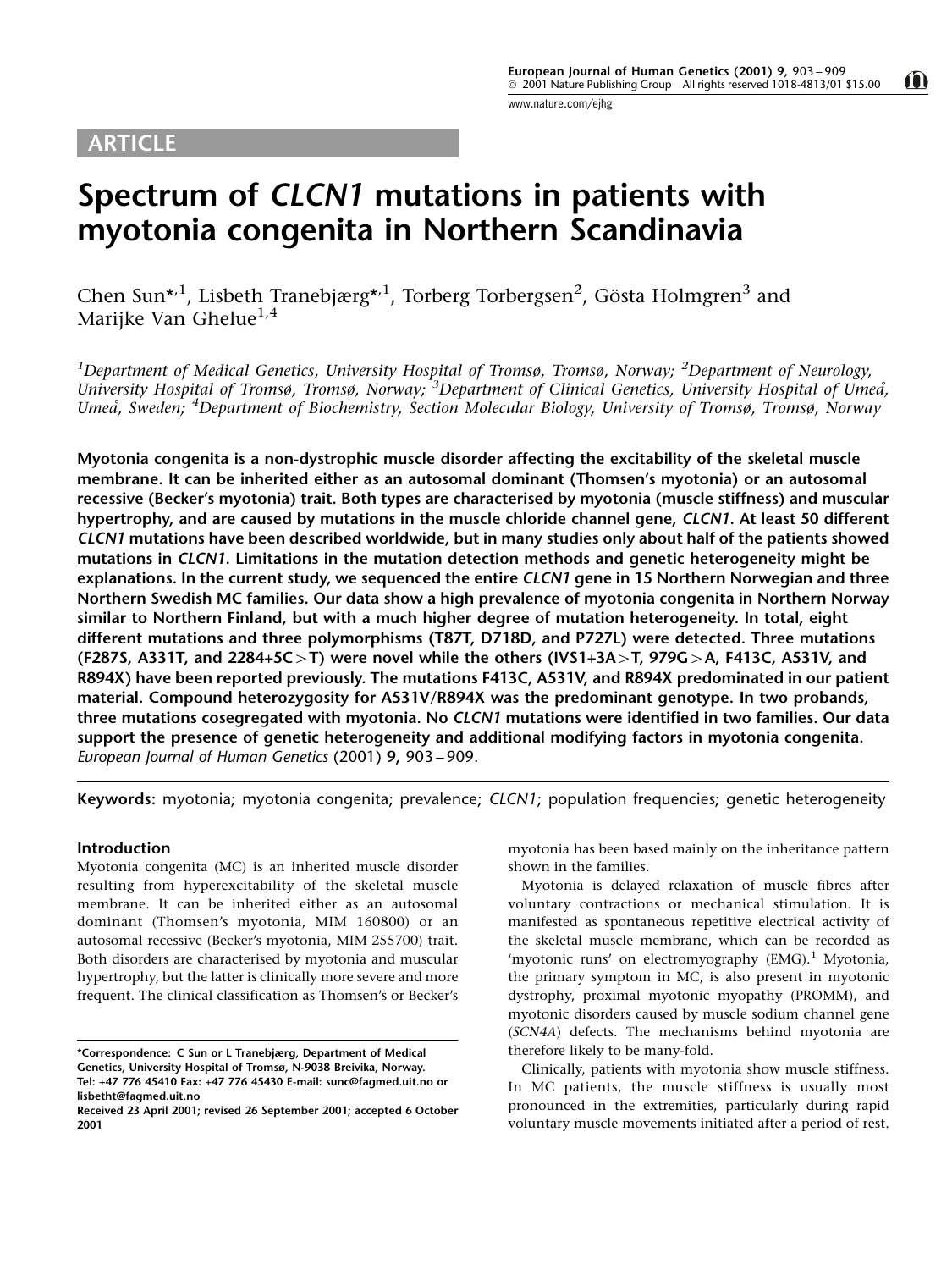It usually improves with continued activity ('warm-up' phenomenon). However, myotonia in MC patients is clinically highly variable, ranging from only EMG detectable myotonic discharges (latent myotonia) $<sup>1</sup>$  $<sup>1</sup>$  $<sup>1</sup>$  to disabling muscle</sup> stiffness at an early age.

The main cause underlying MC is a reduced sarcolemmal chloride conductance.<sup>[2,3](#page-6-0)</sup> Thomsen's and Becker's myotonia have both been shown to be associated with mutations in the skeletal muscle chloride channel gene, CLCN1, which encodes the major skeletal muscle chloride channel, ClC-1.<sup>[4](#page-6-0)</sup> CLCN1 maps to chromosome 7q35, and is organised in 23 exons.<sup>[5](#page-6-0)</sup>

So far, at least 50 CLCN1 mutations, comprising missense and nonsense mutations, insertions and deletions as well as splice mutations, have been identified in MC patients. Five mutations (G200R, V286A, I290M, F307S, and P480L) have been reported in association with Thomsen's myotonia, six mutations (G230E, A313T, R338Q, Q552R, I556N, and R894X) can cause both types of myotonia, and the remaining majority results in Becker's myotonia. These mutations are distributed over the entire CLCN1 gene, showing no special patterns for mutations with a dominant or recessive inheritance. $6.7$  Furthermore, a proportion of MC patients have been shown to be compound heterozygotes.<sup>[8,9](#page-6-0)</sup>

The worldwide prevalence of MC is about  $1/100 000$  $1/100 000$  $1/100 000$ .<sup>10</sup> In Northern Finland, a 10-fold higher prevalence of about 7.3/ 100 000 was reported. $11$  A sequencing approach of 24 Northern Finnish families identified three mutations, F413C, A531V, and R894X, occurring in all possible combinations.<sup>[9](#page-6-0)</sup>

In the current study, we investigated the underlying cause of myotonia congenita in 15 Northern Norwegian and three Northern Swedish MC families by sequencing the entire CLCN1 gene.

# Material and methods Family material

Eighteen families with myotonia congenita, 15 from Northern Norway (N01-N15) and three (S01-S03) from Northern Sweden, were included in this study. The Norwegian families included 45 patients and 70 first-degree relatives. Five patients and two first-degree relatives came from three Swedish families.

Among these 18 families, five (N04, N06, N10, N15, and S03) showed an autosomal dominant inheritance while in 12 families, autosomal recessive inheritance seemed plausible. In one family N01, such classification was not applicable because both inheritances were shown in different branches of the family ([Figure 1a](#page-2-0)). Therefore, two probands were investigated independently in this family.

The clinical feature related to myotonia in family N10 was different from rest of the families included in this study. The proband II:1 of this family (Figure 1b) displayed more pronounced muscle stiffness after physical activity, not after

a period of rest. Nevertheless the additional clinical features of this patient, including pronounced muscle hypertrophy of the legs and muscle stiffness in the extremities that was not worsening by cold, were more compatible with MC. No paralysis was demonstrated, and the absence of muscle weakness after exposure to cold distinguished the phenotype from paramyotonia congenita (PMC). His father I:2 had no muscle complaints or clinical myotonia, but EMG investigation disclosed subclinical myotonia.

The control panel consisted of DNA from 50 normal Norwegian individuals.

#### Identification and evaluation of patients

The Norwegian patients as well as their first-degree relatives (sibs, children, and parents) had clinical examination and EMG evaluation performed by one neurologist (T Torbergsen). Four muscles were examined by EMG: extensor digitorum muscle, dorsal interosseous I muscle, vastus lateralis muscle, and tibialis anterior muscle. Presence of myotonic runs on EMG was the criteria for being affected. The clinical and family information in the Swedish patients was less detailed.

### PCR amplification

Genomic DNA was extracted from peripheral blood leucocytes by standard procedures. Intronic primers described by Meyer-Kleine[8](#page-6-0) were used for amplifying the 23 exons of CLCN1. PCR conditions were optimised for each primer set, and mutations were searched primarily by SSCP.

#### SSCP analysis

PCR products for each exon from proband(s) of each family were screened by SSCP. Three different conditions for gelelectrophoresis were used for each amplicon: 5% polyacrylamide gel run at room temperature, 5% polyacrylamide gel with 5% glycerol run at  $4^{\circ}$ C, and MDE gel (FMC BioProducts) run at room temperature. After electrophoresis, gels were transferred to 3MM Whatmann paper, dried and subjected to autoradiography.

#### Direct sequencing

Abnormal SSCP conformers were excised from the gel and placed into 100  $\mu$ l of deionised water. The DNA was eluted for 15 min at  $80^{\circ}$ C. The eluted DNA was reamplified and subsequently sequenced by the dideoxy termination method using Version 2.0 DNA polymerase according to the manufacturer's instructions (Sequenase PCR Product Sequencing Kit, USB).

For exons showing normal SSCP patterns, PCR products were directly sequenced, either by the dideoxy termination method, or using an ABI BigDye Sequencing Kit (PE Applied BioSystem) followed by automated analysis on an ABI PRISM System 377. Reactions were performed according to the manufacturer's instructions, and sequence analysis and alignments were performed using the Sequence Navigator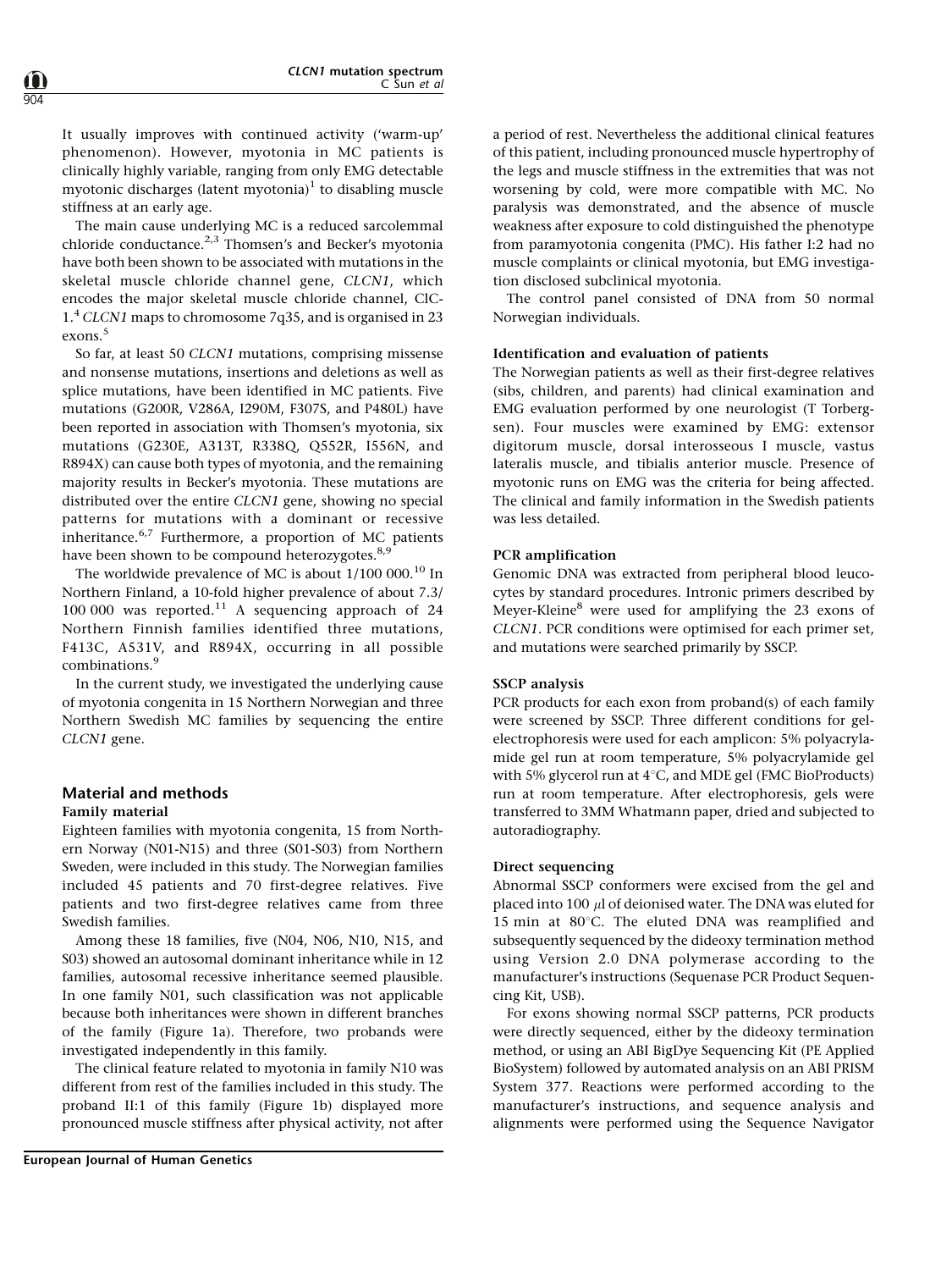

905

<span id="page-2-0"></span>

Figure 1 Pedigrees of selected MC families. (a) In family N01 there are two branches, one with apparent dominant inheritance (left) and one with apparent recessive inheritance (right). Note the different combinations of mutations in these two branches and the carrier status of unaffected spouses. (b) In family N10 only one CLCN1 mutation, R894X, was identified. Note that the healthy brother, the EMGpositive father as well as the affected proband who had an unusual type of myotonia were heterozygous. (c) In family S03, three mutations were found in the proband. (d) Family N04 had dominant inheritance of myotonia but different combinations of mutations. The mutation A531V showed reduced penetrance, and an individual with heterozygosity for R894X (II:5) had myotonia. Note as well here the carrier status of unaffected spouses.  $\blacksquare$ ,  $\spadesuit$ , clinical affected with myotonia;  $\Box$ ,  $\bigcirc$ , normal without myotonia;  $\boxtimes$ ,  $\otimes$ , latent myotonia. 'EMG+' means myotonia on EMG; 'EMG-' means no myotonia on EMG. The arrows indicate the probands. 'Myotonic runs' on EMG was used as diagnostic criteria for being characterised as affected in this study.

program. To make the sequencing procedure more efficient, several consecutive exons were amplified together, including exons  $9-12$ ,  $13-14$ , and  $21-22$ . All observed nucleotide changes were verified in both directions.

# Enzyme digestion

Once nucleotide changes were identified, restriction enzyme digestions [\(Table 1](#page-3-0)) were used to screen relatives and normal controls. For some mutations, additional primers were designed for the screening (data not shown).

#### ARMS

An ARMS assay was designed to screen for a polymorphism, P727L, which did not change a restriction site. The primer sequences were: forward primer for the mutant allele: gac ttc tta ctc ttc ctt aca gct tcc tat, forward primer for the normal allele: gac ttc tta ctc ttc ctt aca gct tcc tac, and reverse primer identical for both: gtc aag gtc agg tcc tag tga cca. The PCR condition used:  $94^{\circ}$ C, 5 min;  $94^{\circ}$ C, 30 s, 60 $^{\circ}$ C, 30 s, 72 $^{\circ}$ C, 1 min, 35 cycles; extension at  $72^{\circ}$ C, 8 min. The PCR products were then separated in a 3% metaphor-agarose gel.

#### Southern blot

For probands with no or only one CLCN1 mutation, Southern analysis was performed to exclude large deletions, insertions and rearrangements that might have been missed by PCRbased methods. Genomic DNA  $(10 \mu g)$  was digested with EcoRI, HindIII and BamHI. DNA fragments were separated on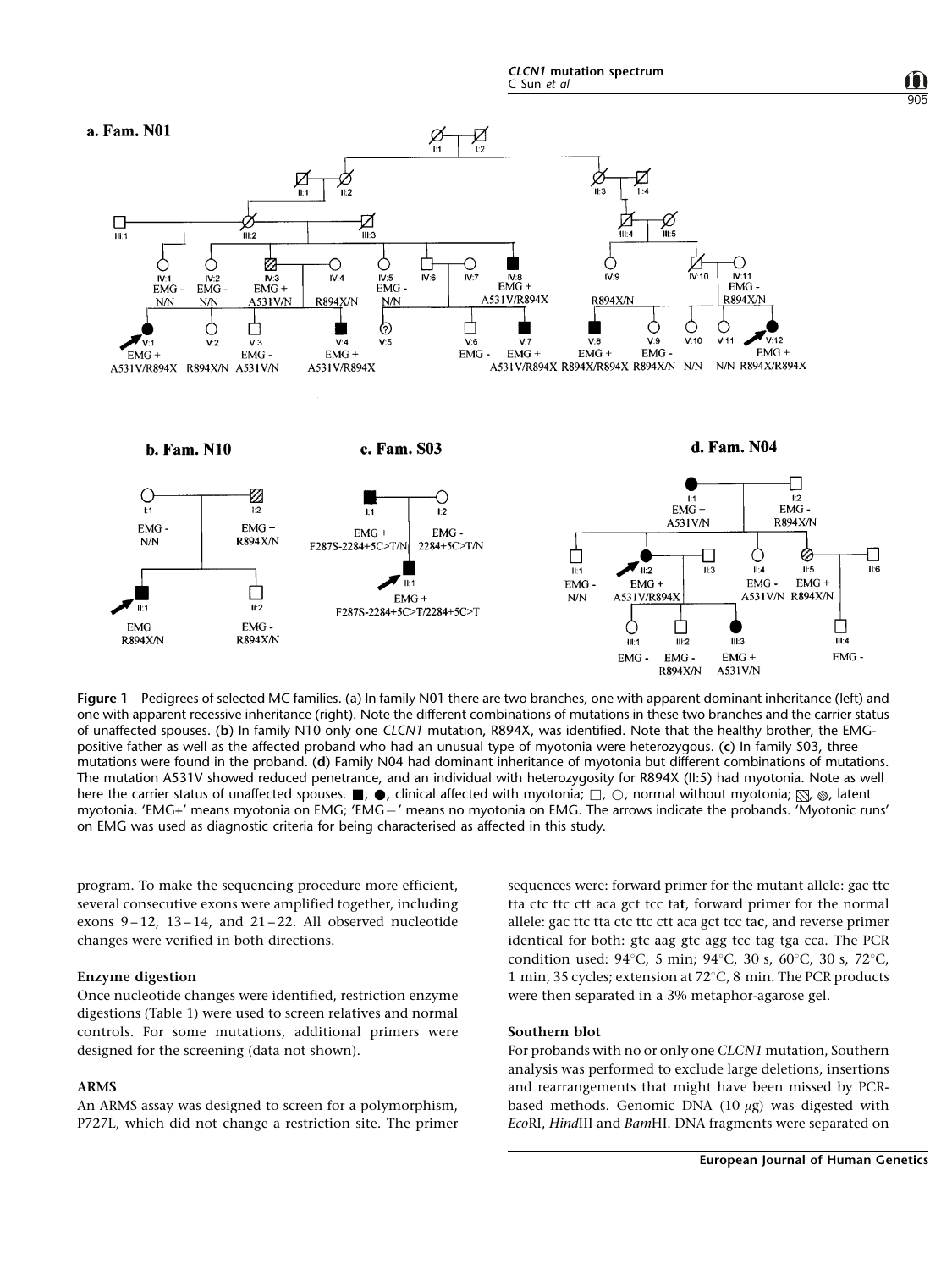<span id="page-3-0"></span>

|  | Table 1 Spectrum of CLCN1 mutations and polymorphisms |  |  |  |  |  |
|--|-------------------------------------------------------|--|--|--|--|--|
|--|-------------------------------------------------------|--|--|--|--|--|

| <b>Nucleotide</b><br>substitution | Amino acid<br>substitution | Exon     | No. of family<br>with the mutation | Reference     | Restriction<br>enzyme digestion |
|-----------------------------------|----------------------------|----------|------------------------------------|---------------|---------------------------------|
| <b>Mutations</b>                  |                            |          |                                    |               |                                 |
| $IVS1+3A > T$                     | splicing mut.              | intron 1 |                                    | 12            | creates a Msel site             |
| 862C > T                          | F287S                      | 8        |                                    | Present study | creates a Sfcl site             |
| 979G > A                          | splicing mut.              |          |                                    |               | eliminates a <i>BstEll</i> site |
| 1078G > A                         | A331T                      |          |                                    | Present study | eliminates a TspRI site         |
| 1238T > G                         | F413C                      |          |                                    |               | creates a Nsil site             |
| 1675C > T                         | A531V                      | 15       |                                    |               | eliminates a Haell site         |
| $2284+5C > T$                     | splicing mut.              | intron18 |                                    | Present study | eliminates a <i>BstApl</i> site |
| 2680C > T                         | <b>R894X</b>               | 23       | 10                                 | 13            | eliminates a Tagl site          |
| Polymorphisms                     |                            |          |                                    |               |                                 |
| 216C > T                          | <b>T87T</b>                |          |                                    | 14            | eliminates a <i>BstDII</i> site |
| 2154T > C                         | D718D                      | 17       | 15                                 | 15            | eliminates a Bglll site         |
| 2180C > T                         | <b>P727L</b>               | 18       | 15                                 | 14            | ARMS                            |

 $\ddot{\mathbf{a}}$ 

a 0.8% agarose gel, transferred to a nylon membrane (NEN<sup>TM</sup> Life Science), and hybridised with a ClC-1 cDNA probe (kindly provided by Christoph Falhke). Labelling and detection procedures were according to the manufacturers (random prime labelling module; CDP-Star detection module, Gene Images<sup>TM</sup>, Amersham Pharmacia Biotech).

#### Results

# Prevalence

We ascertained 45 patients from 15 unrelated Northern Norwegian families with myotonia congenita. The corresponding regional population is approximately 500 000, which indicates a prevalence of MC of about 9.0 : 100 000 in the Northern Norwegian population.

#### Mutation analysis

After SSCP and/or direct sequencing of all 23 exons of the CLCN1 gene in 19 probands from 18 unrelated MC families, we identified eight mutations and three known polymorphisms (T87T, D718D, and P727L) [\(Table 1](#page-0-0)). Various types of mutations were recognised encompassing one nonsense mutation (R894X), four missense mutations (F287S, A331T, F413C, and A531V), and three splice mutations (IVS1+3A  $>$  T,  $979G > A$ , and  $2284+5C > T$ ). Three mutations, F287S, A331T, and  $2284+5C>T$ , have not been reported before. Their segregation with myotonia fitted recessive inheritance. None of them were detected in 50 normal controls.

The mutation F287S, caused by  $862C > T$  transversion in exon 8, changed a highly conserved amino acid, leucine (Figure 2a) located in the transmembrane domain 5 (Figure 2b). This mutation was found in the family with three CLCN1 mutations identified in the proband (Figure 1c). Another novel mutation, A331T, was caused by a  $1078G > A$  transversion in exon 9. The resulting amino acid replacement of alanine to threonine is located in the extracellular loop between the transmembrane domains 6 and 7 (Figure 2b). Alanine in this position is conserved in ClC-1 and ClC-2 in

|                  |                                   | F287S |     |     | A3311                       |     |
|------------------|-----------------------------------|-------|-----|-----|-----------------------------|-----|
|                  | 273                               |       | 298 | 320 |                             | 344 |
| CIC-1 Human      | GVGCCFGTPLGGVLFSIEVTSTYFAV        |       |     |     | AVWNKDAVTITALFRTNFRMDFPFD   |     |
| Rat              | GVGCCFGTPLGGVLFSIEVTSTYFAV        |       |     |     | AVWNKDAVTITALFRTNFRMDFPFD   |     |
| CIC-2 Human      | GVGCCFGTPLGGVLFSIEVTSTYFAV        |       |     |     | AVWNKDAVTITALFRTNFRMDFPFD   |     |
| Rat              | GVGCCFGTPLGGVLFSIEVTSTYFAV        |       |     |     | AVWNKDAVTITALFKTRFRLDFPFD   |     |
| Rabbit           | <b>GVGCCFGTPLGGVLFSIEVTSTYFAV</b> |       |     |     | AVWNKDAVTITALFKTRFRLDFPFD   |     |
| CIC-3 Human      | GAPIGGVLFSLEEVSYYFPL              |       |     |     | NPFGNSRI.VLFYVEYHTPWY       |     |
| Mouse            | GAPIGGVLFSLEEVSYYFPL              |       |     |     | NPFGNSRIVLFYVEYHTPWY        |     |
| Rat              | GAPIGGVLFSLEEVSYYFPL              |       |     |     | NPFGNSRI.VI.FYVEYHTPWY      |     |
| CIC-4 Human      | GAPIGGVLFSLEEVSYYFPL              |       |     |     | NPFGNSRIVLFYVEYHTPWY        |     |
| Mouse            | CAPIGGVL <b>E</b> SLEEVSYYFPL     |       |     |     | NPFGNSRLVLFYVEYHTPWY        |     |
| Rat              | GAPIGGVLFSLEEVSYYFPL              |       |     |     | NPFGNSRT.VLFYVEYHTPWY       |     |
| CIC-5 Human      | GAPIGGVLFSLEEVSYYFPL              |       |     |     | NPFGNSRLVLFYVEFHTPWH        |     |
| Rat              | GAPIGGVLFSLEEVSYYFPL              |       |     |     | NPFGNSRIVLFYVEFHTPWH        |     |
| <b>CONSENSUS</b> | GVACCFGAPIGGVLFSLEEVSSYFPV        |       |     |     | NPFGNSRECGTITVLFYTEYHTDFPWH |     |
|                  |                                   |       |     |     |                             |     |



Figure 2 (a) Diagram showing homology between different members of the voltage-gated chloride channel family in different species in the regions affected by the mutations F287S and A331T. (b) Locations of the mutations and polymorphisms identified in the present study in ClC-1 protein. Circles represent mutations while squares indicate polymorphisms. The topology of this schematic diagram is according to Kubisch et al (1998).

different species (Figure 2a). Both proteins are present in muscle cells. The third new mutation  $2284+5C>T$  is located in the fifth nucleotide starting from the G of the GT splice donor site in intron 18. It was not found in 50 normal controls, and thus probably affecting the splicing event in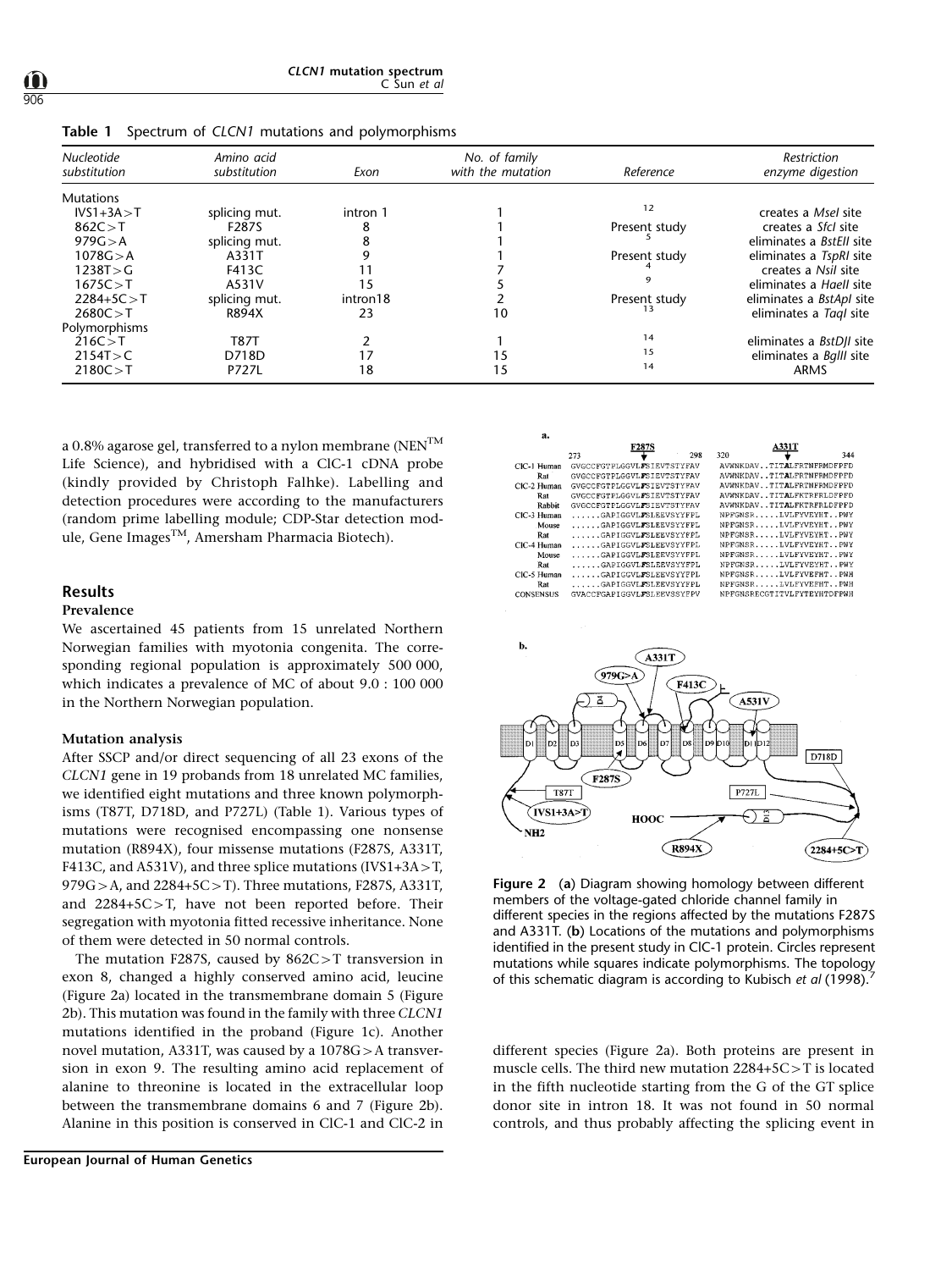mRNA. The most prevalent mutations in our patient material were F413C, A531V, and R894X [\(Table 1](#page-0-0)).

Among 19 probands from 18 unrelated MC families, CLCN1 mutations were detected in both alleles in 15 probands and in one allele in two probands. No CLCN1 mutations were found in the remaining two probands. In two families (N14 and S03), three different mutations were found in the proband (Figure 1c).

Interestingly, most of our patients were compound heterozygous with all possible mutational combinations. As shown in Table 2, in total 15 probands where CLCN1 mutations were demonstrated on both alleles, eleven were compound heterozygous. A531V/R894X was the most common mutational combination, presenting in 4/15 probands [\(Table 2](#page-0-0)).

With restriction enzyme analysis, we screened for the relative CLCN1 mutations in the 24 affected relatives of the 17 probands who had at least one CLCN1 mutation identified. Mutations were found on both alleles in 13 of them, the others had identified CLCN1 mutations on only one allele.

#### Population frequencies

In a Northern Scandinavian population of 100 Norwegian, 53 Finnish, and 50 Swedish individuals, the population frequencies of the CLCN1 mutations F413C, A531V, and R894X were 0%, 0.3%, and 0.87% respectively.

## Discussion

Many neuromuscular diseases are associated with myotonia, which is caused by different mechanisms. Myotonia congenita is puzzling because different mutations in a single

Table 2 Various mutational combinations found in the probands from the investigated families

| Family no.       | Identified mutations or mutational combinations |
|------------------|-------------------------------------------------|
| N01              | A531V/R894X                                     |
|                  | R894X/R894X                                     |
| N <sub>0</sub> 2 | A531V/R894X                                     |
| N <sub>0</sub> 3 | R894X/R894X                                     |
| N <sub>04</sub>  | A531V/R894X                                     |
| N <sub>05</sub>  | $A331T/2284+5C > T$                             |
| N <sub>06</sub>  | No CLCN1 mutation                               |
| N <sub>0</sub> 7 | $F413C/IVS1+3A > T$                             |
| N <sub>0</sub> 8 | F413C/R894X                                     |
| N <sub>09</sub>  | R894X/R894X                                     |
| N <sub>10</sub>  | R894X/-                                         |
| N11              | No CLCN1 mutation                               |
| N <sub>12</sub>  | A531V/R894X                                     |
| N <sub>1</sub> 3 | 979G > A/F413C                                  |
| N <sub>14</sub>  | 979G > A/F413C/A531V                            |
| N <sub>15</sub>  | $F413C/-$                                       |
| S01              | F413C/F413C                                     |
| S <sub>0</sub> 2 | F413C/R894X                                     |
| S <sub>0</sub> 3 | $F287S-2284+5C > T/2284+5C > T$                 |

gene, CLCN1, can cause either a dominant or a recessive pattern of inheritance. Besides, in many reports, CLCN1 mutations were detected in only  $40 - 70\%$  of the MC patients. Genetic heterogeneity and/or additional modifying factors may play an important role. However, the applied mutation detection methods, such as SSCP, could also limit the detection yield. Such circumstances may to some extent explain some apparently 'dominant' mutations later being shown to be 'recessive'. The strategy in the present study was therefore sequencing of the entire CLCN1 gene. No mutations were identified in two probands despite this strategy supporting the heterogeneous genetic origin of myotonia congenita. Haplotype or linkage analysis is needed to exclude the possibility of non-detected CLCN1 mutations in the promoter or intronic regions, but the limited family sizes may prohibit such efforts.

907

The anecdotal experience that MC is more frequent in Northern Scandinavia was first confirmed by Baumann and collaborators.[11](#page-6-0) They presented an almost 10-fold increased prevalence of 7.3 : 100 000 of MC in Northern Finland. Our clinical study, although not with an epidemiological design, indicated a prevalence of 9.4 : 100 000 in Northern Norway, which is comparable to the Finnish experience. The circumstance that the regional ascertainment of MC patients was known to be incomplete, combined with a long-standing clinical awareness of myotonia by one neurologist (T Torbergsen) may influence the true prevalence.

In contrast to the Finnish study, in which only three mutations were found, $9$  we identified eight different CLCN1 mutations in the present group of patients ([Table 1\)](#page-0-0). However, the three CLCN1 mutations reported from Northern Finland, A531V, F413C, and R894X, clearly predominated in our patient population ([Tables 1](#page-0-0) and [2](#page-0-0)). On the other hand, the relative frequencies differed, with F413C being more frequent in Northern Finland than in Northern Norway, whereas A531V was more frequent in Northern Norway. Haplotype studies would be desirable in order to explore the possibility of founder events for both mutations in these populations north of the Arctic Circle.

R894X is one of the most common CLCN1 mutations identified in MC patients worldwide. However, the frequency of R894X in normal controls in different populations has not been reported. We found a carrier frequency of 0.87% in the Northern Scandinavian population. Thus, the frequent occurrence of myotonia congenita in Northern Norway and Northern Finland may partially be explained by a high population frequency of this mutation. But a carrier frequency of 0.87% is surprisingly low concerning what we found in our patient population. Taking Figure 1 alone, there are four unrelated and unaffected spouses carrying this mutation (IV:4, IV:11, and probably IV:7 in family N01; I:2 in family N04). As shown in [Table 2](#page-0-0), there are several other families in addition to those illustrated in Figure 1 that exhibited the similar phenomenon. It is difficult to say if this is a coincidental selection, but higher carrier frequency of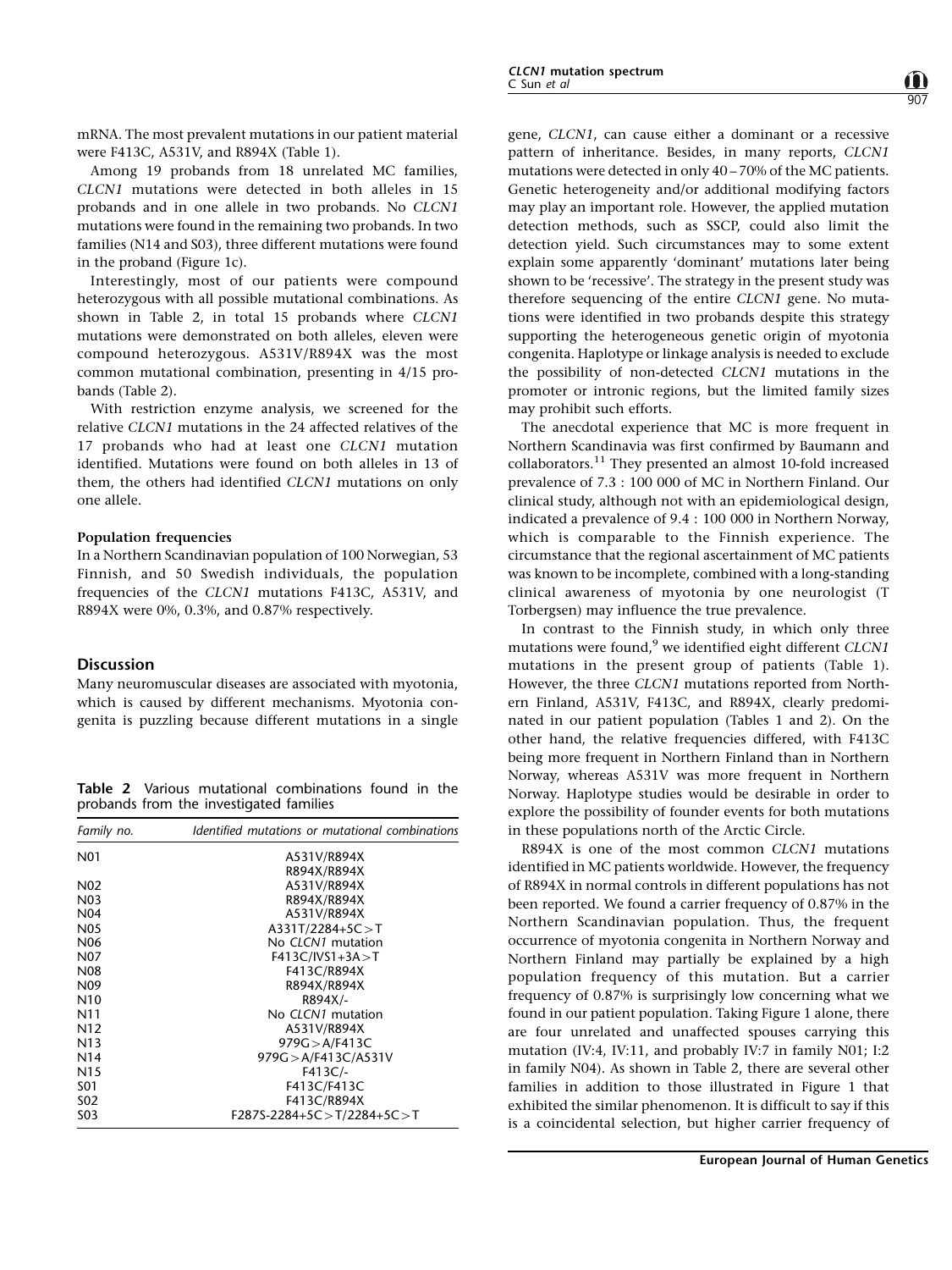R894X in certain subpopulation within Northern Scandinavia could not be excluded. Unfortunately, we were not able to trace back the origin of several individuals having this mutation.

Contrary to the previous studies where R894X was reported to be inherited either dominantly or recessively in different families, heterozygous carriers in the present study were rarely affected by myotonia with exception of three individuals: II:5 from family N04 (Figure 1d) and I:2 and II:1 in family N10 (Figure 1b). It is conceivable that in a fairly large number of the population, R894X would be found as a coincidence rather than being causal because of its high carrier frequency. Family N10 in this study (Figure 1b) may represent such an example. The presence of heterozygosity for R894X in the healthy brother (II:2), the father (I:2) with only latent myotonia, and the seriously affected proband (II:1), combined with a clinically unusual pattern of myotonia in this family is in favour of this interpretation. A family reported by Papponen<sup>[9](#page-6-0)</sup> (Figure 2b) could be another example. In this family heterozygosity of R894X was identified in two patients, but no CLCN1 mutations were found in another five affected members of the same family. The high carrier frequency of R894X may as well explain why it was also found in two families with another myotonic disorder, PROMM, where R894X was found not to cosegregate with the disorder.<sup>[16,17](#page-6-0)</sup> Alternatively, the association of this mutation with different types of myotonia might reflect a more complex, causative genetic mechanism behind myotonia as the explanation of the low penetrance of R894X. In family N04 (Figure 1d) the possible reason for why II:5, the heterozygous carrier of R894X was affected by myotonia could be that there is another unidentified mutation in I:1 that II:5 inherited. Sequencing of the entire CLCN1 gene was performed only in proband(s) from each family in this study.

The missense mutation, A531V, was first reported in the Northern Finnish population $9$  where homozygosity was demonstrated in 1/46 patients. In our study, A531V was exclusively presented in heterozygous form, usually combined with R894X [\(Table 2](#page-0-0)). However, in agreement with the report by Papponen<sup>[9](#page-6-0)</sup> who described reduced penetrance for heterozygosity of A531V, three individuals (IV:3 in family N01 and I:1 as well as III:3) who carried only this mutation were affected by myotonia (Figure 1a and d). Since none of them was analysed by sequencing of the whole CLCN1 gene, another CLCN1 mutation may be unidentified. Alternatively, the possibility of involvement of other genetic factors cannot be excluded.

In two families, three mutations were identified in the proband [\(Table 2](#page-0-0)). In family S03, (Figure 1c), the mutation  $2284+5C>T$  was on the same allele as F287S in both affected family members. This combination of mutations was exclusively found in this family. One might speculate that the  $2284-5C>T$  mutation would not result in any phenotype but the addition of the missense mutation F287S may cause dominant myotonia. However, this intronic mutation

 $2284+5C>T$  was not found in a control panel of 50 normal individuals, suggesting that it may interfere with splicing events. It would be interesting to see by Northern blot analysis if a new transcript was synthesised in the affected patients. In the second family N14 with three mutations  $797G > A/F413C/A531V$  ([Table 2\)](#page-0-0), we were not able to determine which mutations were present on the same allele since DNA was only available from the proband. The significance of three mutations in one patient is not known. We suspect that this phenomenon may be underestimated because the mutation search in the disease genes usually ends by the identification of two mutations in a family with recessive inheritance.

As shown in [Table 2](#page-0-0), sequencing the entire CLCN1 gene in the probands enabled identification of mutations on one allele (2/19 probands) and both alleles (15/19 probands) in the vast majority. But for the 24 affected relatives of the 17 probands in which at least one CLCN1 mutation was found, only 13 of them had mutations identified in both alleles. The rest carried only one detected CLCN1 mutation. They probably carried another unidentified mutation on the other allele, presumably introduced by the unaffected spouses. Unfortunately, no data about the frequencies of the different recessive CLCN1 mutations in the general population was available. However, based on the present study, a considerable proportion of unaffected spouses might carry a recessive mutation as illustrated in the case of the mutation R894X (Figure 1 and [Table 2\)](#page-0-0). Sequencing the entire CLCN1 gene in these cases may give a more complete picture. But since mutations in the intron or promoter region could not be excluded, these studies may also be inconclusive. Haplotype analysis may be useful, but the demand of a certain family size limited its application.

The majority of the patients in the present study as well as in the Finnish study<sup>[9](#page-6-0)</sup> are compound heterozygous with all possible combinations ([Table 2](#page-0-0)), even in families where a dominant pattern of inheritance is likely (Figure 1a). Families with apparently dominant segregation of myotonia congenita may actually represent recessive inheritance with undetected heterozygous individuals married-in as a consequence of a high population carrier frequency of some mutations. The high population frequency could also explain that both autosomal dominant and autosomal recessive inheritance were observed within families in both the present and the Finnish study.<sup>9</sup> This, together with the very variable clinical presentation in MC patients and the finding of three separate CLCN1 mutations in one patient, challenges the current classification into dominant Thomsen's or recessive Becker's myotonia. Plassart-Schiess<sup>[18](#page-6-0)</sup> postulated that incomplete dominance with variable penetrance and expressivity would better reflect the actual mode of transmission of MC in some families. We suggest a recessive inheritance of myotonia congenita combined with some yet unidentified modifying factors or genetic heterogeneity. Unfortunately, as long as the majority of published studies used incomplete